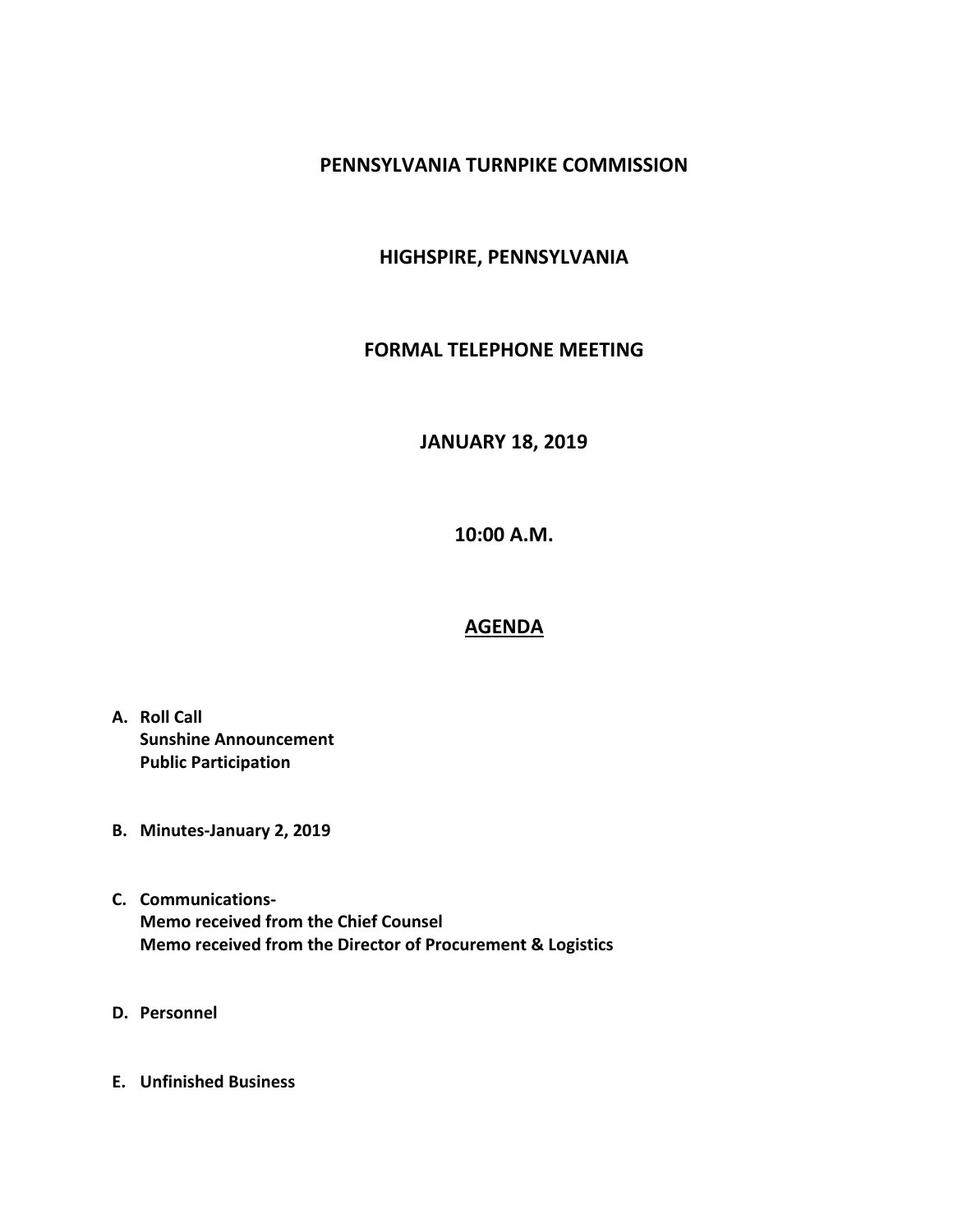**FORMAL AGENDA-JANUARY 18, 2019 Page 2 of 5 F. NEW BUSINESS**

- **1. Approve the negotiation and execution of Supplemental Agreement #1 for design services for the I-95/I-276 Interchange, Section D, with Gannett Fleming, Inc., for an increase of \$7,500,000.00 to complete final design for a portion of Section D that consists of the mainline total reconstruction and widening and to perform post-design services on the same section; for a revised not-toexceed amount of \$35,500,000.00.**
- **2. Approve the negotiation and execution of the Agreements and a Supplement for the items listed in memos "a" through "e":**
	- **a. Reimbursement Agreement with Milford Township for elimination of a portion of Doerr Road (Township Road), necessary for the total reconstruction project from MP A37.50 to MP A44.00; in exchange for the elimination of a portion of the Township Road, the Commission will improve an alternate local road, at an estimated cost of \$400,000.00;**
	- **b. Assignment Agreement with The Lane Construction Corporation, to assign its active material supply procurement contract to Eurovia Atlantic Coast, LLC d/b/a Northeast Paving (a Blythe Construction, Inc. subsidiary) due to its acquisition of the Paving and Plants Division of The Lane Construction Corporation;**
	- **c. Assignment Agreement with The Lane Construction Corporation, to assign its active construction contracts to Eurovia Atlantic Coast, LLC (a Blythe Construction, Inc. subsidiary) due to its acquisition of the Paving and Plants Division of The Lane Construction Corporation;**
	- **d. Supplemental Reimbursement Agreement with West Penn Power Company (WPP) to reimburse WPP the cost for the engineering and utility relocation necessary for construction of the Southern Beltway, Section 55C1-2, for an increase of \$116,003.59 for higher labor and material costs due to inclement weather, difficult terrain obstacles, and the unanticipated need for WPP to contract out its work to meet project deadlines; for a revised not-to-exceed amount of \$401,003.59;**
	- **e. Reimbursement Agreement with Aqua PA to reimburse Aqua the cost for the engineering and utility relocation necessary for the total reconstruction project from MP 308.00 to MP 312.00 (Bridge EB-719, MP 310.36); at a not-to-exceed amount of \$60,907.49.**
- **3. Approve the Right-of-Way Requests for the items listed in memos "a" through "g":**
	- **a. Adopt the proposed Property Acquisition Resolution for Right-of-Way #14079-P1 (Barbara Russ), a partial take parcel necessary for the total reconstruction project from MP 49.00 to MP 53.00 by authorizing payment of \$9,000.00 representing Estimated Just Compensation to counsel named at a later date; and authorize payment of additional statutory damages as calculated by the Right-of-Way Administrator and approved by the Chief Counsel;**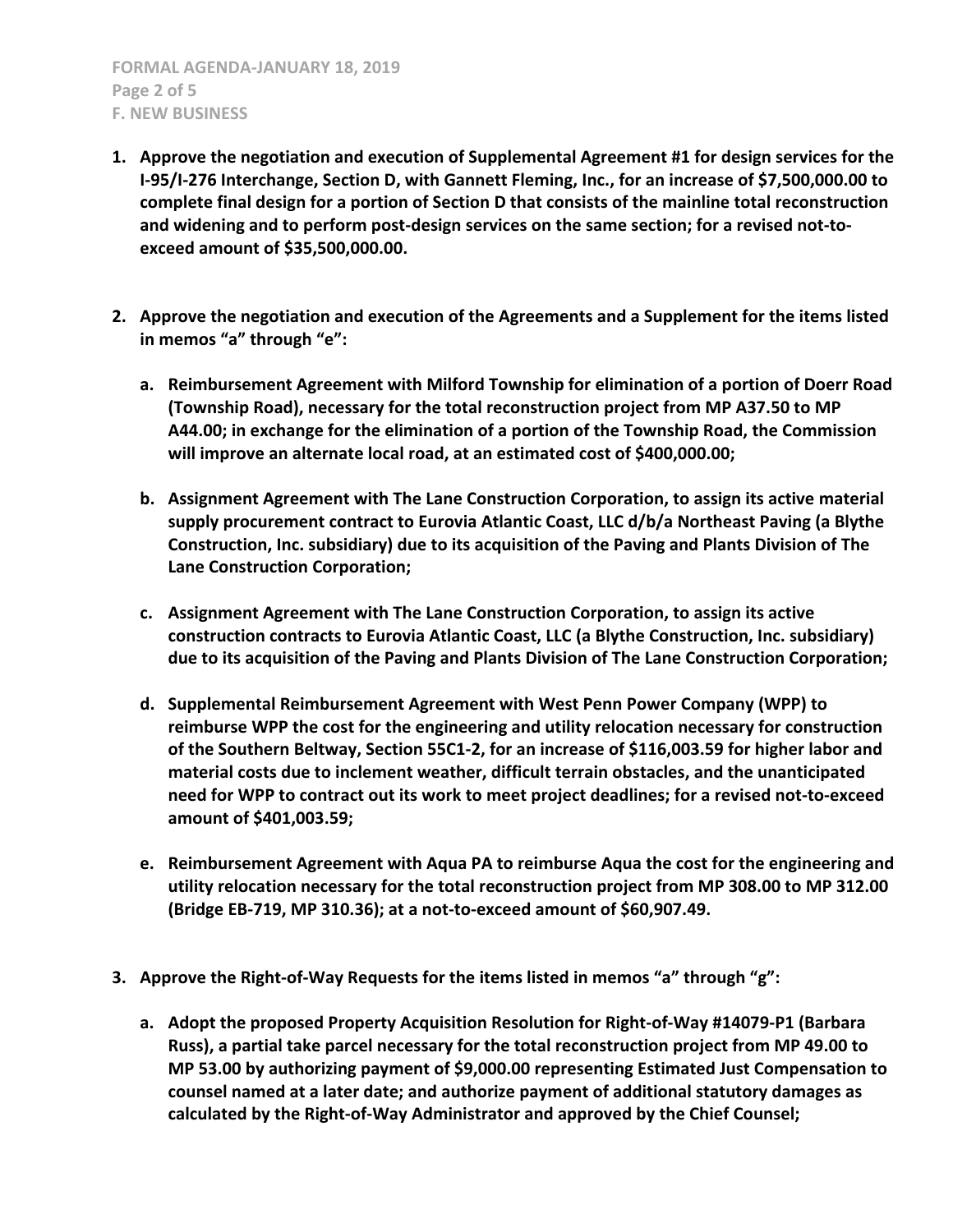- **b. Adopt the proposed Property Acquisition Resolution for Right-of-Way #14079-V (Akhrass Family Limited Partnership), a partial take parcel necessary for the total reconstruction project from MP 49.00 to MP 53.00 by authorizing payment of \$89,100.00 representing Estimated Just Compensation to counsel named at a later date; and authorize payment of additional statutory damages as calculated by the Right-of-Way Administrator and approved by the Chief Counsel;**
- **c. Acquisition of Right-of-Way #14S269 (Kirk & Kathleen Hagerty), a total take parcel necessary for construction of the Mon/Fayette Expressway, Rt. 51 to I-376, by authorizing payment of \$56,974.50 representing statutory business dislocation damages to Kirk A. Hagerty, d/b/a Kirk Hagerty Remodeling; and authorize payment of additional statutory damages as calculated by the Right-of-Way Administrator and approved by the Chief Counsel;**
- **d. Acquisition of Right-of-Way #14S230-1 (Barbara R. Rubish-Tepedino, Rose M. Bowman), a total take parcel necessary for construction of the Mon/Fayette Expressway, Rt. 51 to I-376, by authorizing payment of \$4,410.00 representing rent supplement to Rose M. Bowman, also authorize payment of \$4,111.00 representing residential moving costs to South Hills Movers, Inc.; authorize the appropriate Commission officials to execute all required documents; and authorize payment of additional statutory damages as calculated by the Right-of-Way Administrator and approved by the Chief Counsel;**
- **e. Acquisition of Right-of-Way #14S388 (James R. Pennell), a total take parcel necessary for construction of the Mon/Fayette Expressway, Rt. 51 to I-376, by authorizing payment of \$136,012.37 representing fair market value, pro-rated taxes, recording fees, housing supplement and closing costs to Closure Settlement, LLC, escrow agent; authorize the appropriate Commission officials to execute the Agreement of Sale and other documents that may be required for closing; authorize the payment of additional statutory damages as calculated by the Right-of-Way Administrator and approved by the Chief Counsel; and payment of fair market value to the property owner is contingent upon his delivery of a deed as prepared by the Legal Department;**
- **f. Acquisition of Right-of-Way #14079-RA (Unity United Presbyterian Church), a partial take parcel necessary for the total reconstruction from MP 49.00 to MP 53.00 by authorizing payment of \$47,004.75 representing fair market value, pro-rated taxes and deed recording as follows: \$46,838.00 payable to Unity United Presbyterian Church and \$166.75 payable to ARROW Land Solutions, LLC; authorize the appropriate Commission officials to execute the Agreement of Sale and other documents that may be required for closing; authorize the payment of additional statutory damages as calculated by the Right-of-Way Administrator and approved by the Chief Counsel; and payment of fair market value is contingent upon the delivery of a deed as prepared by the Legal Department;**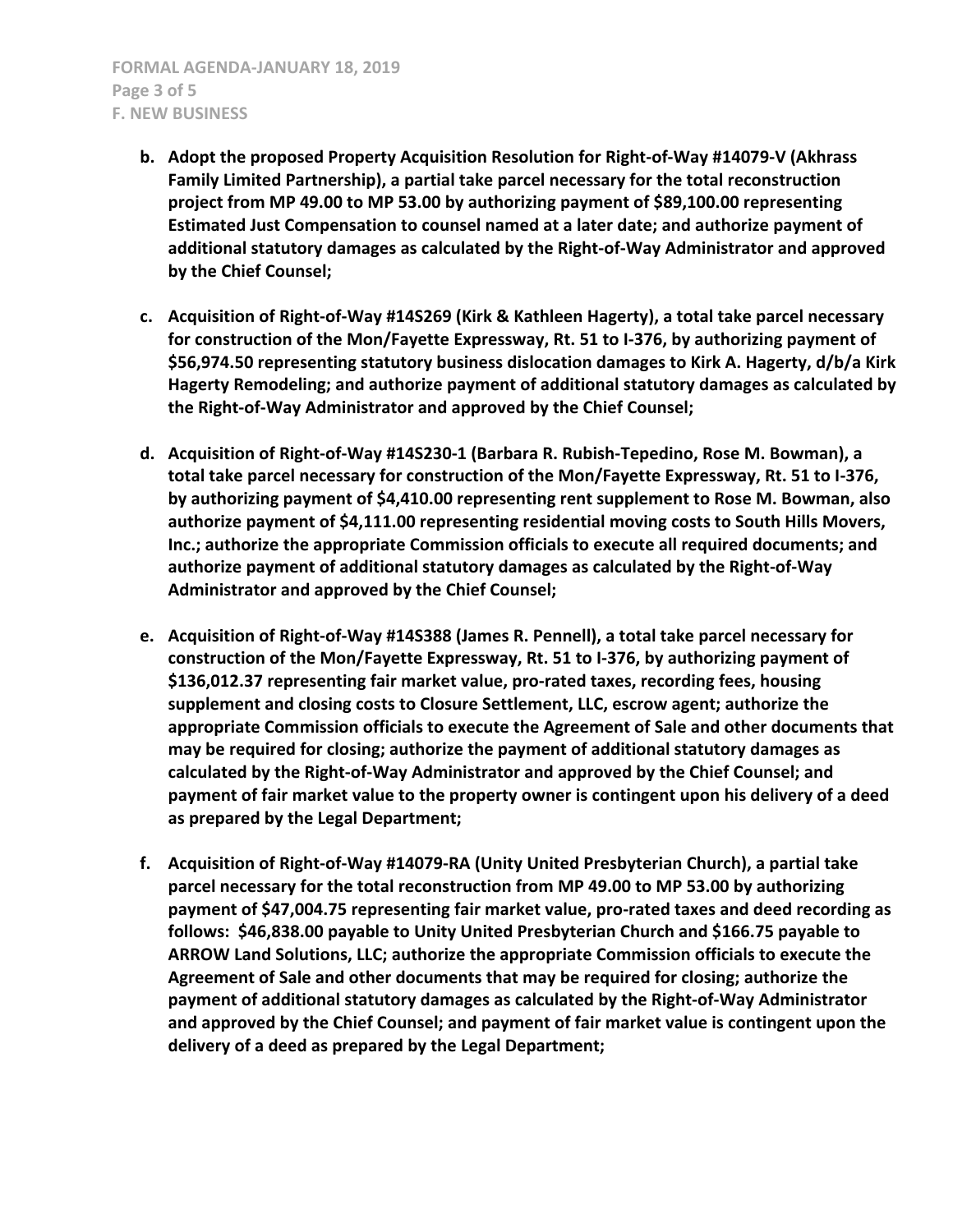- **g. Settlement of Right-of-Way #17953 (Steve Borda, Onexxx Production and Exploration Corp.), a total take parcel necessary for construction of the Southern Beltway, US 22 to I-79, by authorizing payment of \$8,900.00 representing settlement amount to Onexxx Production and Exploration Corporation; authorize the appropriate Commission officials to execute the settlement documents as reviewed and approved by the Legal Department; and payment of settlement funds is contingent upon the delivery of an executed Settlement and Mutual Release Agreement.**
- **4. Approve the Award of Contracts for the items listed in memos "a" and "b":**
	- **a. Contract #T-141.59S001-3-02 for rehabilitation of Bridge B-305 at MP 134.13 and Bridge B-507 at MP 141.59, to the lowest responsive and responsible bidder, J.P.S. Construction Co., Inc.; at a not-to-exceed amount of \$1,269,000.00 and a contingency of \$50,000.00;**
	- **b. Contract #S-006.00X002-3-10 for construction of the Southern Beltway, Section 55C2-1 between MP S17.04 and MP S19.23, to the lowest responsive and responsible bidder, Walsh Construction Company II, LLC; at a total not-to-exceed amount of \$174,300,000.00 and a contingency of \$8,500,000.00.**
- **5. Approve the Change Orders and Issue Purchase Orders for the items listed in memos "a" through "c":**
	- **a. Mower parts, exercising the option to renew the agreements for an additional year (February 1, 2019 – December 31, 2019):**

| <b>Messicks Farm Equip.</b>        | \$100,000.00 |
|------------------------------------|--------------|
| <b>Cherry Valley Tractor Sales</b> | 20,000.00    |
| Lacal Equipment Inc.               | 10,000.00    |
| <b>TOTAL RENEWAL:</b>              | \$130,000.00 |

- **b. Change Orders to the contracts for automotive filters (through December 31, 2019), to cover requirements through the end of the contract period: Cumberland Truck \$60,000.00 Sunbury Motors 36,000.00 TOTAL CHANGE ORDERS: \$96,000.00**
- **c. Tunnel Asset Management system implementation and hosting for a period of 3-years, utilizing the Commonwealth's contract with Agile Assets, Inc.; at a total award of \$1,694,657.65 including contingency.**